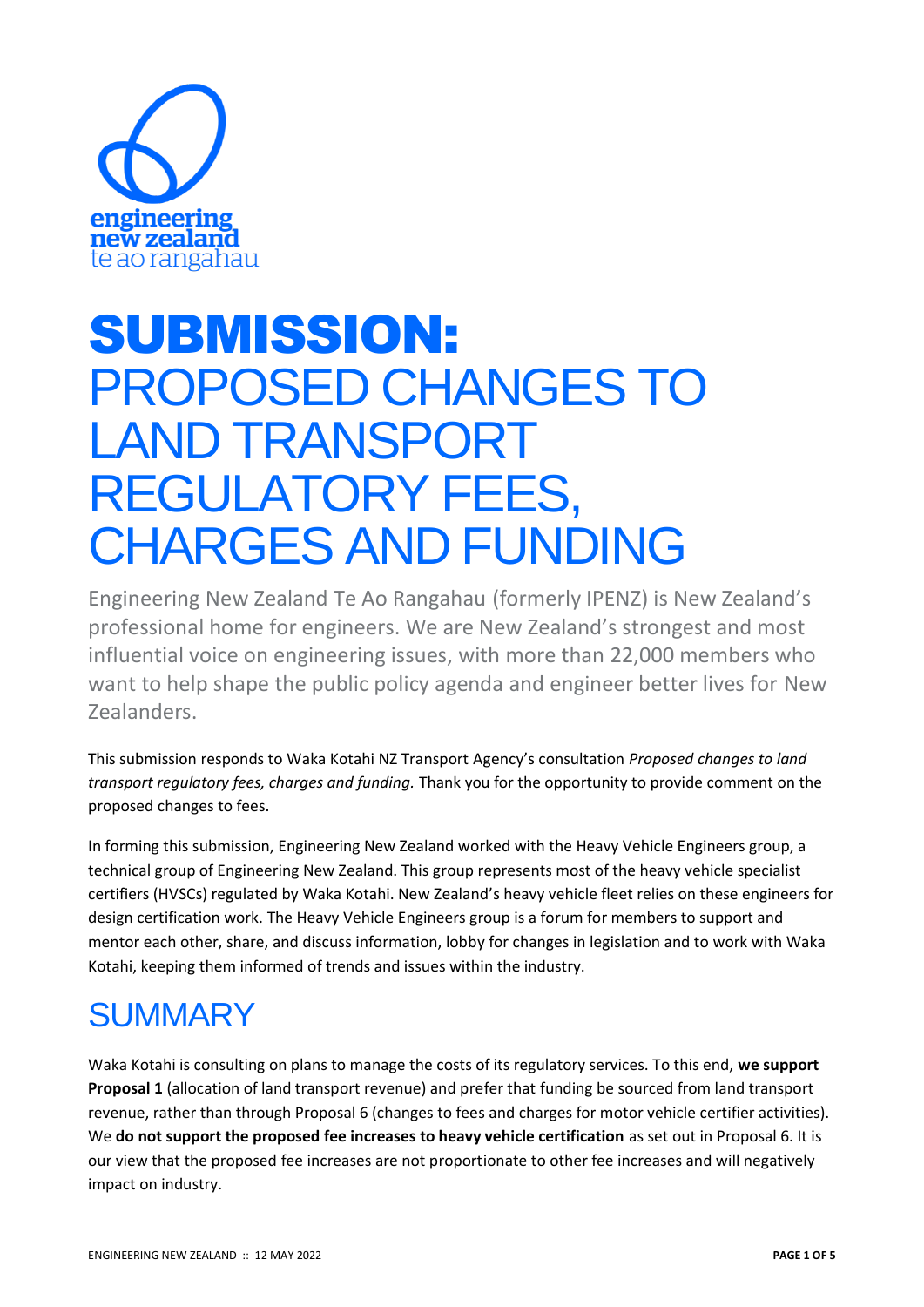In this submission we respond to Waka Kotahi's questions within Proposal 1 and Proposal 6.

It is our view that Waka Kotahi's consultation misses a significant opportunity. For over a decade the Heavy Vehicle Engineers and Engineering New Zealand have been advocating for changes to industry to support more engineers becoming certifiers, as well as ongoing support, training and development of those engineers who are heavy vehicle certifiers. As Waka Kotahi is aware, demand on heavy vehicle engineers is very high and the current system is unsustainable.

We recognise that Waka Kotahi's proposals address one very small barrier to entry to the profession, namely application fees, however they fail to address the funding needed to assure attraction and attrition to the profession. Instead, the proposals focus on strengthening regulatory functions, at a cost to industry. While we agree that regulatory functions are critical for safety, it is our view that Waka Kotahi has not gone far enough. This submission highlights our concerns and provides opportunity for continued engagement with Waka Kotahi on funding sources for the specialist heavy vehicle certifier profession.

## PROPOSAL 1

## **WE SUPPORT INCREASED FUNDING FOR REGULATORY SERVICES TO BE ALLOCATED FROM THE LAND TRANSPORT REVENUE**

Proposal 1 consults on Waka Kotahi's intent to increase its funding for specific regulatory services by either (1) an allocation of land transport revenue or (2) increasing land transport fees and charges.

In principle we support Waka Kotahi's proposal to seek further funding for its regulatory services. We agree with the premise that regulatory services are critical for safety outcomes. We note that changes to funding for regulatory services to support the heavy vehicle industry are very high compared to other services. In discussion with Waka Kotahi, we understand you have significantly increased your team supporting the heavy vehicle industry. Although we support the strengthening of this area, the proposal gives little detail about the team or value-for-money delivered by the team that justifies the significant increase in investment.

## **Question 1A: Funding sources – land transport revenue or fee increases?**

We **agree** with Waka Kotahi's recommendation that land transport revenue allocation of up to \$20.4m be used to fund oversight regulatory services. We support this over the introduction of further fees or increases to fees (proposals 2-8).

## **Questions 1B/C: Impact on business**

See answers to questions under Proposal 6 below.

## **Question 1D:/E/F Allocation of costs**

We **agree** with the recommendation that land transport revenue allocation of up to \$14.8m per year be used to fund regulatory services that cannot be efficiently or fairly collected from specific user groups. To this end we do not support proposals to significantly increase specialist heavy vehicle certifier fees (see our answers to Proposal 6 below).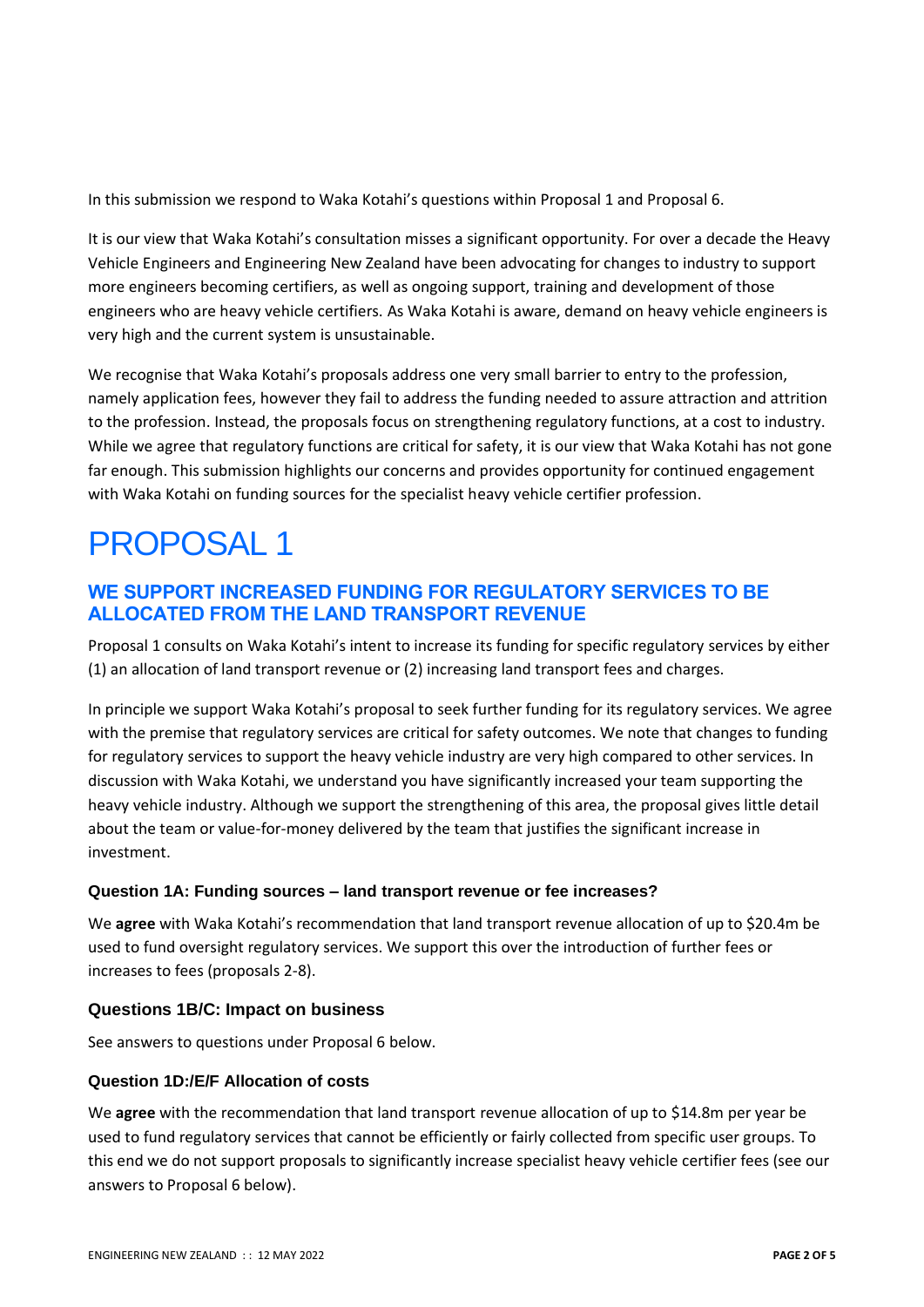### **Question 1G: Recommended allocation of land transport revenue to repay rectification loans**

We **agree** with Waka Kotahi that an allocation of \$4.6m over seven years from 2023 be allocated from the land transport revenue to service rectification loans. We support Waka Kotahi's view that loan servicing to address historical underfunding should come from the wider system (land transport revenue), rather than increases charges to certifiers, for the reasons outlined on pages 23 and 24 of the consultation document.

## PROPOSAL 6

## **WE DO NOT AGREE WITH PROPOSED FEE INCREASES FOR HEAVY VEHICLE CERTIFICATION**

Proposal 6 outlines several proposed changes to motor vehicle certifier activity fees. This submission responds to Waka Kotahi's proposal to increase heavy vehicle certification fees, per certification, from \$5.17 to \$54.30 to cover regulatory service expense. This is a significant increase to fees, and we have serious concerns about this proposal.

### **Question 6A: Impact on business**

With certification costs increasing, we consider the following impacts are likely, should Proposal 6 proceed:

- 1. The public will react negatively to cost increases to cover regulatory service expenses, and this will lead to increased avoidance of certification and a reduction in compliance.
- 2. Heavy vehicle specialist certifiers will be required to 'front' Waka Kotahi's decisions and explain to clients the increase to LT400 costs. This will put additional pressure on specialist certifiers.
- 3. As it is reasonably common for multiple LT400s to be issued for one vehicle at the same time, the cost impact is magnified. By comparison some of the other types of certification fees are only charged once per vehicle inspection (e.g. Warrant of Fitness (WoF) and Certificate of Fitness (CoF)) or only once during its normal on road life (e.g. Border Inspection).

## **Question 6B/C: Proposed replacement of fees (as per Table 16)**

We **disagree** with the proposed replacement of application fees for specialist heavy vehicle certifiers group.

While we understand it is Waka Kotahi's intent for some of the additional funding be used to remove application fees to become a heavy vehicle certifier (making it free to apply), we do not believe this will have the intended effect. It is our view that application fees are relatively small in relation to the overall cost of training a HVSC. Often the application fee is paid for by employers, and the impact of their removal would be minimal, particularly as the downstream training of applicants has yet to be developed. Furthermore, we have concerns that removing the fee will signal a lowering of the bar for applicants and may encourage applicants who are not suitable or appropriately qualified to apply. This will use up valuable Waka Kotahi staff resource.

### **Question 6D: How strongly to you agree or disagree with the proposed increased (Table 17)?**

Together with the Heavy Vehicle Engineers group, our views on the fees proposed (Table 17) are as follows: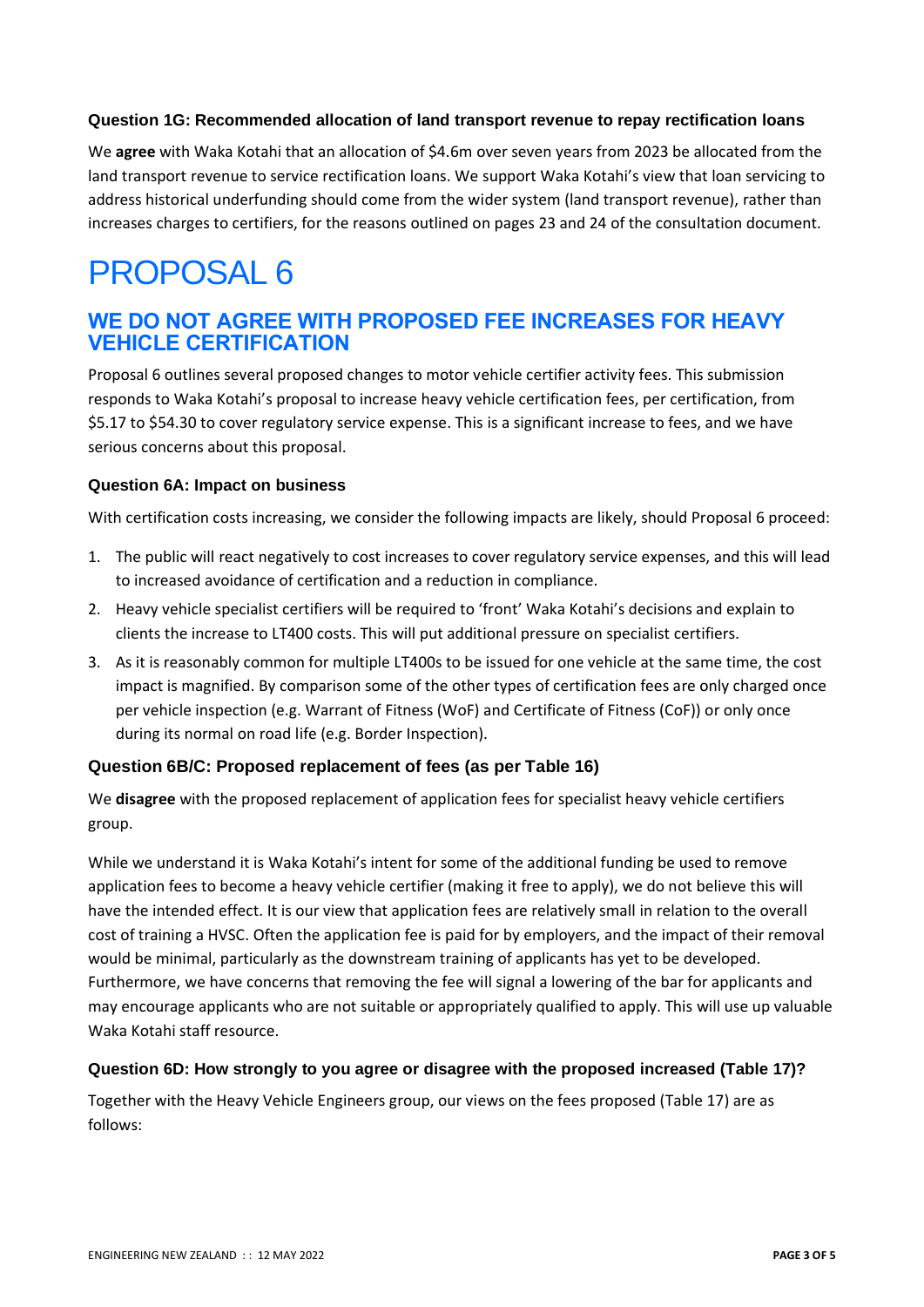| <b>Increased charges</b>                                         |                 |
|------------------------------------------------------------------|-----------------|
| In Service WoF                                                   | Agree           |
| <b>Border Inspection Organisation</b>                            | Agree           |
| <b>Entry Certifier's Group</b>                                   | Agree           |
| Specialist heavy vehicle certifiers group (per<br>certification) | <b>Disagree</b> |
| <b>Specialist Low Volume Certifiers' Group</b>                   | <b>Disagree</b> |
| <b>Repair Certifiers</b>                                         | <b>Disagree</b> |

We are significantly concerned about the proposed fee increases to the specialist heavy vehicle certifiers group fees per certification. As highlighted above, we do not understand Waka Kotahi's justification for increasing the fee from \$5.17 to \$47.38 or \$54.30 (depending on if Proposal 1 proceeds) to cover regulatory service expenses. Our view is that this will negatively impact on the heavy vehicle certification industry and may have long-term consequences on public safety (see answer to quest 6A above).

### **Question 6E: Proposals to increase charges for in-service certifier group warrant of fitness**

We **agree** with this proposal. In principle, we support increases in funding from warrants of fitness and certificates of fitness, as well as one-off inspection fees, such as border inspections fees. We do not support large increases in funding through certification services, especially those that may be applied multiple times per vehicle or per inspection. The proposed fee increase for specialist and repair certifications are not proportionate to the size of the jobs.

## **Question 6F/G: Decreases to certifier group CoF fees (Table 18)**

We **strongly disagree** with the proposed decrease in fees proposed in Table 18.

It is our view that the collection of CoF fees is an effective means of collecting funding. CoF fees are a small cost per individual CoF and given the large volumes of CoF inspections per year, an effective opportunity to generate funding. The public and commercial operators are unlikely to object if current CoF fees are kept at the current level and the financial impact on these operators is negligible.

Maintaining the current CoF cost would provide a significant funding boost to the sector with a minimal cost per vehicle inspection. It is unlikely the small reduction in CoF fees will be passed on to road-users. We do not support subsidising privately owned inspection providers when the rest of the industry is subjected to fee increases.

### **Question 6H: Additional comments**

Overall, we support the collection of additional funds to enable required regulatory functions. However, we disagree with the distribution of certification fee increases as set out in the current proposal for collecting these funds and ask that Waka Kotahi revisit these proposals.